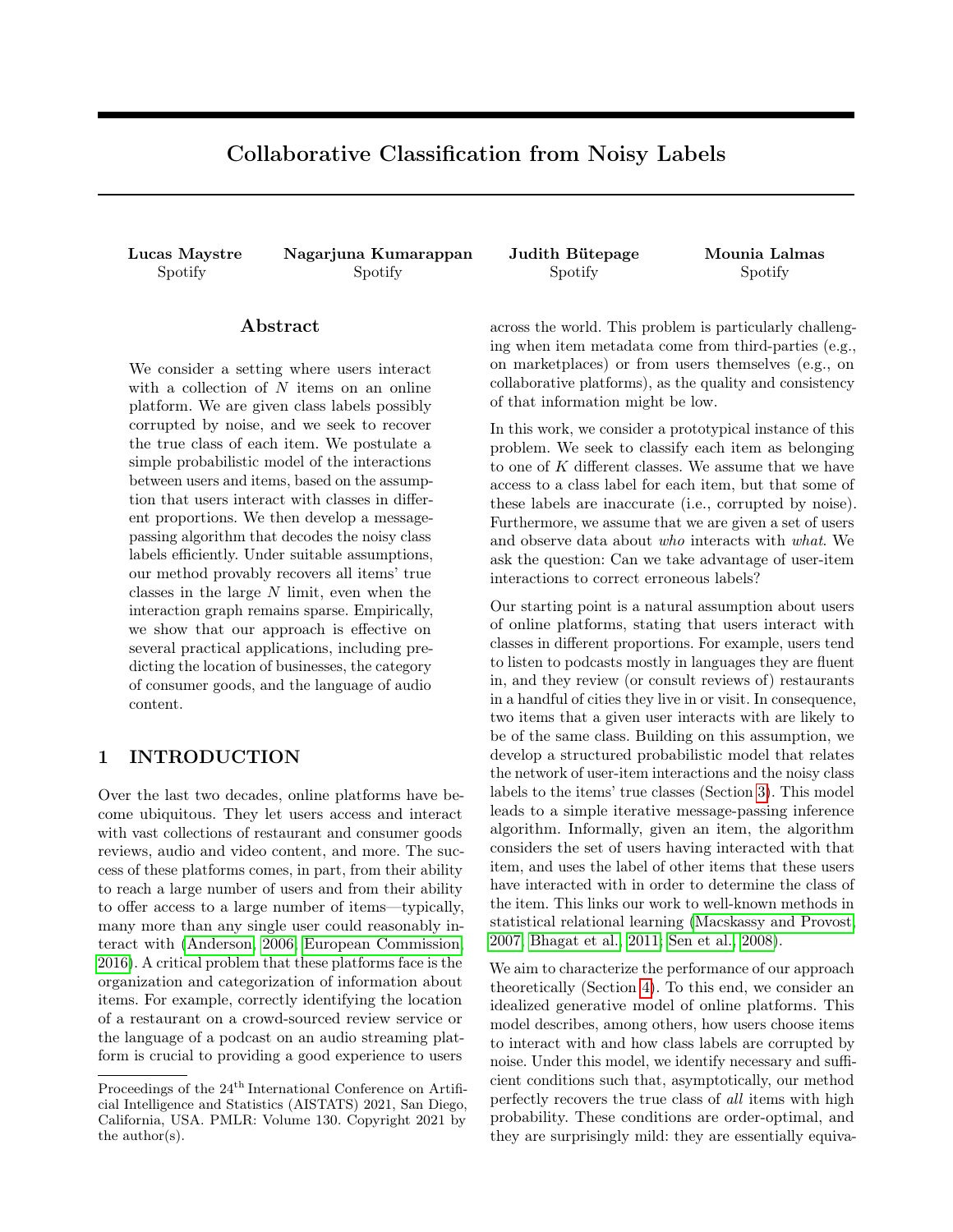lent to having at least one user interacting with every item. These results set our method apart from generic statistical relational learning models, for which theoretical guarantees are usually difficult to obtain.

Next, we evaluate our algorithm empirically, using synthetic and real-world data (Section [5\)](#page-5-0). We begin by illustrating the theoretical bounds and stress-testing their assumptions through simulations. We then study three classification tasks using public datasets from online platforms: a technical Q&A platform, a business review website, and an online retailer. We treat the labels provided in these datasets as ground truth and simulate noisy labels by corrupting some of the groundtruth labels at random. Our approach corrects a large fraction of the mistakes in all three cases, significantly outperforming competing heuristics. In addition, our approach is able to identify apparent mistakes in the ground-truth labels provided in the dataset. Finally, we investigate a language-identification task using a podcast dataset from Spotify, an audio streaming service. In addition to labels provided by show producers, we obtain high-quality ground-truth data. On this dataset, we show that applying our method results in a five-fold reduction in the error rate.

Our contributions are two-fold. First, we develop a probabilistic model and a matching inference algorithm that can be used to correct noisy item labels given user-item interactions. Our method is easy to implement and scales to millions of users and items effortlessly. Second, we derive tight bounds on our algorithm's sample complexity in the perfect recovery setting, under a natural model of user-item interactions. We show that our algorithm's sample complexity is order-optimal: No other algorithm can recover the true class of all items with fewer interactions (up to constant factors). Taken together, our results show that a simple assumption—users interact with classes in different proportions—leads to an effective "collaborative" classification method. Driven by theory, backed by favorable empirical results, we believe that our method will be valuable to machine-learning practitioners at large.

## 2 RELATED WORK

To the best of our knowledge, the exact problem we address in this paper, correcting noisy class labels using user-item interactions, has not been studied previously. Nevertheless, our approach builds upon existing methods and ties into a number of research areas. In this section, we present a brief survey.

Collective Classification. Perhaps the closest problem to ours is that of *collective classification*, where nodes in a network need to be jointly classified based on node features and the network's structure [\(Sen](#page-9-1) [et al., 2008;](#page-9-1) [Bhagat et al., 2011\)](#page-8-2). Structural information can help, e.g., if nodes are more likely to be connected to other similar nodes, a property called homophily or assortativity [\(Newman, 2003\)](#page-9-2). Common approaches to collective classification include local classifiers [\(Chakrabarti et al., 1998;](#page-8-3) [Neville and Jensen,](#page-9-3) [2000;](#page-9-3) [Lu and Getoor, 2003;](#page-9-4) [Macskassy and Provost,](#page-9-0) [2007\)](#page-9-0) and structured probabilistic models, both directed [\(Friedman et al., 1999;](#page-8-4) [Taskar et al., 2001\)](#page-9-5) and undirected [\(Taskar et al., 2002\)](#page-9-6). Among those, the weighted-vote relational neighbor algorithm of [Mac](#page-9-0)[skassy and Provost](#page-9-0) [\(2007\)](#page-9-0) stands out as being simple and effective; we consider a variant in Section [3.](#page-2-0) Our work is closest in spirit to approaches based on graphical models, such as that of [Taskar et al.](#page-9-6) [\(2002\)](#page-9-6). In contrast to most of the existing work on collective classification, we consider a problem where the network has a bipartite structure and two distinct types of nodes (users and items), and we take advantage of this structure explicitly. [Stankova et al.](#page-9-7) [\(2015\)](#page-9-7) also consider bipartite networks, but in the context of binary classification, whereas we consider a multiclass problem.

Statistical Relational Learning. Beyond collective classification, our work is linked to a number of ideas from the statistical relational learning (SRL) literature [\(Getoor and Taskar, 2007\)](#page-8-5). For example, our problem could likely be modeled using a Markov logic network [\(Domingos and Lowd, 2009\)](#page-8-6) or a relational dependency network [\(Heckerman et al., 2000;](#page-8-7) [Neville](#page-9-8) [and Jensen, 2007\)](#page-9-8). In a sense, our work can be understood as an application of SRL to the specific problem of classifying items using user-item interactions. This specialization leads to a) an inference algorithm that is particularly simple and efficient, and  $b$ ) theoretical guarantees on the algorithms's output, two features that general-purpose SRL models usually lack.

Parity-Check Codes. Our approach is also closely related to classic algorithms in channel coding, whose goal is to efficiently recover a sequence of symbols (e.g., bits) transmitted over a noisy communication channel [\(Cover and Thomas, 2006\)](#page-8-8). In particular, low-density parity check (LDPC) codes share some similarities to our work [\(Gallager, 1962;](#page-8-9) [MacKay and Neal, 1997\)](#page-9-9). LDPC codes identify and correct corrupted symbols by using additional parity checks connected to some of the symbols, in a similar way to how we take advantage of users to identify and correct mislabeled items. What distinguishes our work from LDPC codes is a different probabilistic model relating parity checks / users to symbols / item classes.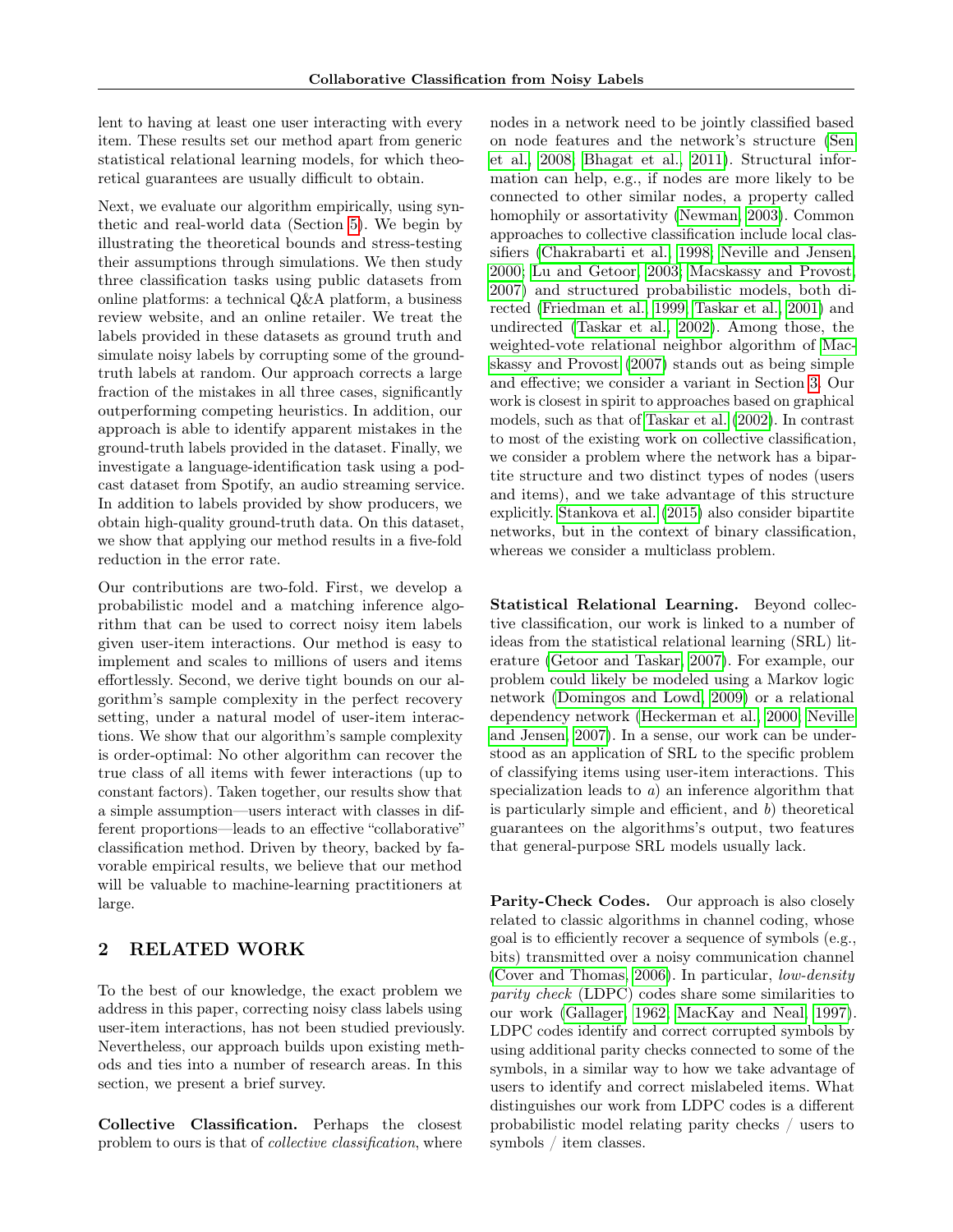Weakly Supervised Learning. A large body of machine-learning literature studies settings where supervision is imperfect, because of label noise [\(Frénay](#page-8-10) [and Verleysen, 2014\)](#page-8-10) or because some observations are unlabeled [\(Chapelle et al., 2010\)](#page-8-11), among others [\(Zhou,](#page-9-10) [2018\)](#page-9-10). Existing work on learning from noisy labels typically assume access to features and i.i.d. observations [\(Angluin and Laird, 1988;](#page-8-12) [Brodley and Friedl, 1999;](#page-8-13) [Natarajan et al., 2013;](#page-9-11) [Ratner et al., 2016\)](#page-9-12). In contrast, we study a structured problem without item features but where item classes become dependent through users' interactions. Semi-supervised learning addresses a setting where part of the data are unlabeled [\(Chapelle](#page-8-11) [et al., 2010\)](#page-8-11). Some methods, in particular those based on random walks [\(Zhu et al., 2003;](#page-9-13) [Zhou et al., 2004\)](#page-9-14), are closely related to collective classification [\(Macskassy](#page-9-0) [and Provost, 2007;](#page-9-0) [Bhagat et al., 2011\)](#page-8-2) and, in turn, to our work. They exploit a network that captures similarities between data to overcome missing labels.

Truth Inference in Crowdsourcing. A wellknown problem in crowdsourcing is that of classifying items by querying multiple crowdworkers, whose answers might be unreliable. In a seminal paper, [Dawid](#page-8-14) [and Skene](#page-8-14) [\(1979\)](#page-8-14) introduce an approach that estimates users' skill and items' labels jointly. Since then, a number of improvements have been proposed [\(Whitehill](#page-9-15) [et al., 2009;](#page-9-15) [Welinder et al., 2010;](#page-9-16) [Karger et al., 2014;](#page-8-15) [Manino et al., 2019\)](#page-9-17). Whereas crowdsourcing systems usually ask users to provide class labels explicitly, we study a setting where users' interactions carry information about item classes only implicitly. Since our users' goal is not to provide labels, we make different assumptions on the information contained in user-item interactions.

Collaborative Filtering. Our approach shares some similarities with collaborative filtering (CF), a popular class of methods for modeling user preferences [\(Ricci et al., 2011\)](#page-9-18). Just like CF, we take advantage of user-item interactions to infer properties of users and items. Most CF methods, such as matrix factorization [\(Koren et al., 2009\)](#page-9-19), model users and items as points in a low-dimensional vector space. In contrast, we assume that items belong to one of  $K$  discrete classes and we model user preferences by using a categorical distribution. Most importantly, however, our model addresses a different problem: We are not interested in predicting preferences per se, but instead we seek to correct corrupted item labels. We justify our specific modeling choices by showing, in Section [5,](#page-5-0) that our method outperforms an approach based on a standard CF model.

### <span id="page-2-0"></span>3 INTERACTION MODEL

In this section, we formally introduce our collaborative classification problem. Starting with a simple assumption about users' behavior, we postulate a probabilistic model relating item classes to user-item interactions and derive two inference algorithms.

#### 3.1 Problem Definition & Model

We consider online platforms where M users interact with  $N$  items belonging to one of  $K$  classes. We denote the set of users by the consecutive integers  $[M] =$  $\{1, \ldots, M\}$ . Likewise, we denote the sets of items and classes by  $[N]$  and  $[K]$ , respectively. We are given a bipartite interaction graph  $\mathcal{G} = ([M], [N], \mathcal{E})$ , where  $\mathcal{E} \subseteq [M] \times [N]$  and an edge  $(i, j) \in \mathcal{E}$  indicates that user i has interacted with item j. The set of items that user i interacts with is given by  $\mathcal{N}_i = \{j \in [N] : (i, j) \in \mathcal{E}\}.$ Similarly, the set of users interacting with item  $j$  is given by  $\mathcal{N}_j = \{i \in [M] : (i,j) \in \mathcal{E}\}\.$  The class of item j is denoted by  $v_j \in [K]$ , and we let  $\mathbf{v} = (v_1, \ldots, v_N)$ . We do not get to observe  $v$  directly; instead, we are given a noisy version  $\hat{\mathbf{v}} = (\hat{v}_1, \dots, \hat{v}_N)$ . Our goal is to recover the true classes v using the noisy labels  $\hat{v}$  and the user-item interaction graph G.

To this end, we make the following key assumption: users interact with classes in different proportions. Formally, we assume that each user  $i$  is described by a vector of class proportions  $u_i \in \Delta$ , where  $\Delta = \{x \in$  $[0,1]^K : \sum_k x_k = 1$  is the standard simplex, and we let  $\mathbf{u} = (u_1, \dots, u_M)$ . This gives rise to the following probabilistic model. First, we endow  $u_i$  with a Dirichlet prior and  $v_i$  with a categorical prior. That is,

$$
p_0(u_i) = \text{Dir}(u_i \mid \alpha_i) \propto \prod_k u_{ik}^{\alpha_{ik}-1},
$$
  

$$
p_0(v_j) = \text{Cat}(v_j \mid \beta_j) = \prod_k \beta_{jk}^{1\{v_j = k\}},
$$

independently for each  $i \in [M]$  and  $j \in [N]$ , where  $\alpha_i \in \mathbf{R}_{>0}^K$  and  $\beta_j \in \Delta$ . The parameter  $\alpha_i$  can be used to encode prior beliefs about users' affinities towards different classes, $<sup>1</sup>$  $<sup>1</sup>$  $<sup>1</sup>$  and, in the absence of such beliefs,</sup> we can use the flat prior  $\alpha_{ik} \equiv 1$ . The parameter  $\beta_{jk}$  captures the probability of item j belonging to class k after observing  $\hat{v}_i$  (but before considering user interactions). In the absence of other information, a reasonable choice is to fix a noise level  $\delta > 0$  and let

$$
\beta_{jk} = \begin{cases} 1 - \delta & \text{if } k = \hat{v}_j, \\ \delta/(K - 1) & \text{otherwise.} \end{cases}
$$

<span id="page-2-1"></span><sup>&</sup>lt;sup>1</sup>Consider, for example, a language classification application. In that case, the users' country of residence could be used to form an informative prior.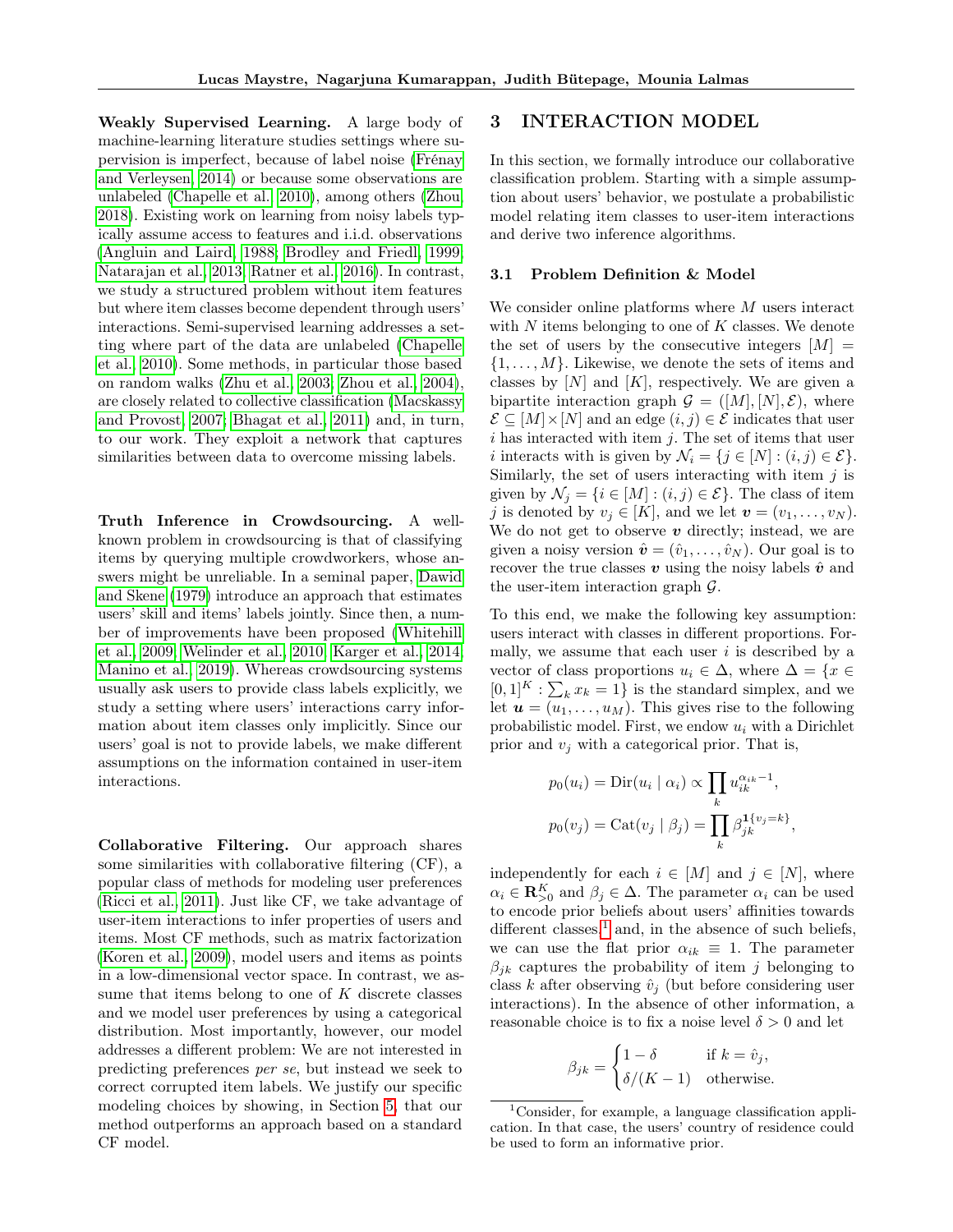<span id="page-3-0"></span>

Figure 1: Factor-graph representation of the model. Left: description of the factors. Dir and Cat represent Dirichlet and categorical factors, respectively. Right: example with 4 users and 3 items.

In experiments, we treat  $\delta$  as a hyperparameter and find its optimal value by cross-validation. Next, for each edge  $(i, j) \in \mathcal{E}$  we add a potential  $f(u_i, v_j) =$  $Cat(v_i | u_i)$ . This favors configurations where item j has a class for which user  $i$  has high affinity. Intuitively, this suggests that users choose items by first sampling from their class proportion vectors and then selecting an item within that class (we will consider a precise such generative model in Section [4\)](#page-4-0). The resulting joint probability distribution is given by

$$
p(\boldsymbol{u}, \boldsymbol{v}) \propto \Big[ \prod_i \text{Dir}(u_i \mid \alpha_i) \cdot \prod_j \text{Cat}(v_j \mid \beta_j) \cdot \prod_{(i,j) \in \mathcal{E}} \text{Cat}(v_j \mid u_i) \Big]. \tag{1}
$$

We illustrate the model in Figure [1](#page-3-0) with a concrete example, using the factor graph notation [\(Bishop, 2006\)](#page-8-16).

#### 3.2 Inference Algorithm

Ideally, given [\(1\)](#page-3-1), we would like to obtain the marginal distribution  $p(v)$ . We would then be able to estimate the corrected item classes as  $\arg \max_{\mathbf{v}} p(\mathbf{v})$ . Unfortunately, computing this marginal distribution exactly is intractable. Instead, we start by approximating  $p(\boldsymbol{u}, \boldsymbol{v})$ using a mean-field variational distribution,

$$
q(\boldsymbol{u}, \boldsymbol{v}) \doteq \prod_i \text{Dir}(u_i \mid \bar{\alpha}_i) \cdot \prod_j \text{Cat}(v_j \mid \bar{\beta}_j),
$$

where  $\bar{\boldsymbol{\alpha}} = (\bar{\alpha}_1, \dots, \bar{\alpha}_M)$  and  $\bar{\boldsymbol{\beta}} = (\bar{\beta}_1, \dots, \bar{\beta}_N)$  are variational parameters. Given such a distribution  $q$ , we can then easily compute the maximum-likelihood estimate of class of item j as  $\bar{v}_j \doteq \arg \max_k \bar{\beta}_{jk}$ . To find a distribution  $q$  that is a good approximation of p, we use the coordinate-ascent variational inference (CAVI) algorithm, also known as variational messagepassing [\(Winn and Bishop, 2005;](#page-9-20) [Blei et al., 2017\)](#page-8-17). Starting from an arbitrary distribution  $q$ , the algorithm iteratively refines it by minimizing the divergence  $KL(q||p)$ , provably converging to a local minimum.

<span id="page-3-2"></span>

|    | Algorithm 1 CAVI                                                                      |                                |
|----|---------------------------------------------------------------------------------------|--------------------------------|
|    | $1:$ repeat                                                                           |                                |
| 2: | for $i = 1, \ldots, M$ do                                                             | $\triangleright$ Update users. |
| 3: | $\bar{\alpha}_i \leftarrow \alpha_i + \sum_{j \in \mathcal{N}_i} \bar{\beta}_j$       |                                |
| 4: | for $j = 1, \ldots, N$ do                                                             | $\triangleright$ Update items. |
| 5: | for $k = 1, \ldots, K$ do                                                             |                                |
| 6: | $z_k \leftarrow \log \beta_{jk} + \sum_{i \in \mathcal{N}_i} \psi(\bar{\alpha}_{ik})$ |                                |
| 7: | $\beta_i \leftarrow \text{softmax}(z)$                                                |                                |
|    | 8: <b>until</b> has converged                                                         |                                |
|    |                                                                                       |                                |

| Algorithm $2 \text{ wvRN}$ |                                                                                    |  |  |  |
|----------------------------|------------------------------------------------------------------------------------|--|--|--|
|                            | 1: for $i = 1, , M$ do                                                             |  |  |  |
| 2:                         | for $k = 1, \ldots, K$ do                                                          |  |  |  |
| 3:                         | $x_{ik} \leftarrow \sum_{j \in \mathcal{N}_i} \mathbf{1} \{\hat{v}_j = k\}$        |  |  |  |
|                            | 4: for $j = 1, , N$ do                                                             |  |  |  |
| 5.                         | for $k = 1, \ldots, K$ do                                                          |  |  |  |
| 6:                         | $z_k \leftarrow \sum_{i \in \mathcal{N}_i} (x_{ik} - \mathbf{1}\{\hat{v}_j = k\})$ |  |  |  |
| 7:                         | $\bar{v}_i \leftarrow \arg \max_k z_k$                                             |  |  |  |

<span id="page-3-1"></span>Applying CAVI to our probabilistic model [\(1\)](#page-3-1) results in Algorithm [1.](#page-3-2) For conciseness, we defer its full derivation to Appendix A in the supplementary file, but we briefly discuss the algorithm's simple structure. CAVI repeatedly updates user and item marginals (parametrized by  $\bar{\alpha}$  and  $\beta$  and initialized to  $\alpha$  and  $\beta$ , respectively) using closed-form expressions. Line [3](#page-3-2) updates the distribution over a user's class proportions by considering soft class assignments of the items the user interacted with. Similarly, line [6](#page-3-2) updates the distribution over an item's class by allocating larger probability mass to highaffinity classes of users that interacted with the item (note that the digamma function,  $\psi(x) \doteq \Gamma'(x)/\Gamma(x)$ , is monotonically increasing).

Running Time. One iteration of the algorithm entails passing messages of size  $O(K)$  over the edges twice, and thus runs in time  $O(K|\mathcal{E}|)$ . The loops over users and items (lines [2](#page-3-2) and [4\)](#page-3-2) are trivially parallelizable, leading to a further speed-up. By way of example, on a standard laptop, a reference implementation<sup>[2](#page-3-3)</sup> in the Python programming language takes approximately two minutes per iteration on a dataset with 120 M edges.

#### 3.3 Alternative Heuristic

We develop Algorithm [1](#page-3-2) using a principled approximation to a precise probabilistic model, but we observe

<span id="page-3-3"></span> $2$ The implementation is available at: [https://github.](https://github.com/spotify-research/collabclass) [com/spotify-research/collabclass](https://github.com/spotify-research/collabclass).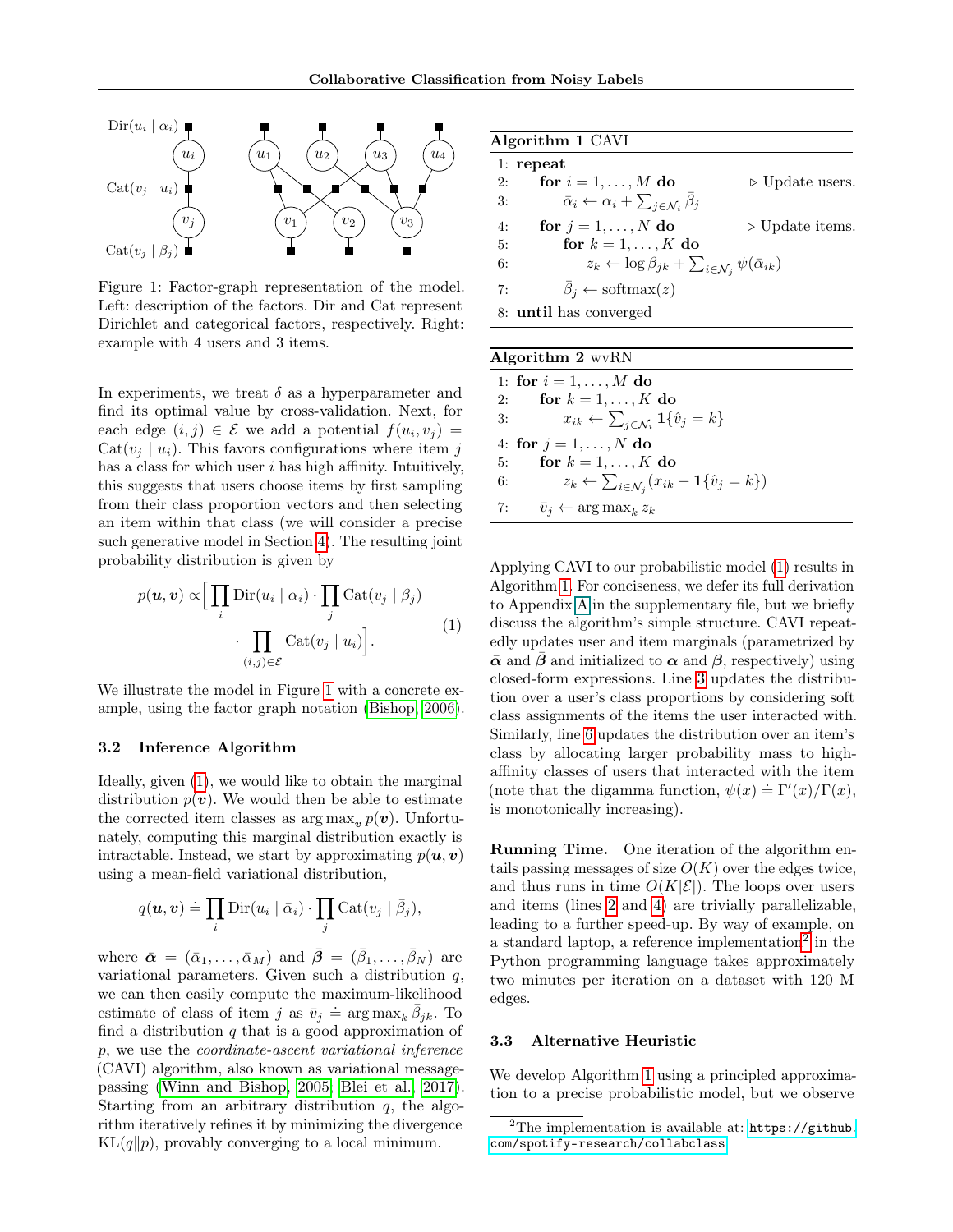that, at a high-level, it follows an intuitive idea. For a given item  $j$ , the algorithm tends to assign high weight to class  $k$  if other items that co-occur with  $j$  (i.e., other items that users interacting with  $j$  interact with) are of class k.

This suggests the following simpler heuristic. For all  $j, \ell \in [N]$ , let  $w_{i\ell}$  denote the number of users that interact with both items  $j$  and  $\ell$ . Predict the class of  $j$  using the majority class of all items weighted by the number of co-occurrences with  $j$ , i.e.,  $\bar{v}_j = \arg \max_k \sum_{\ell \neq j} w_{j\ell} \mathbf{1} \{\hat{v}_\ell = k\}.$  This recovers the weighted-vote relational neighbor (wvRN) algorithm, a collective-classification procedure that has been demonstrated to work well on a wide range of problems [\(Mac](#page-9-0)[skassy and Provost, 2007;](#page-9-0) [Stankova et al., 2015\)](#page-9-7).

Algorithm [2](#page-3-2) presents a computationally-efficient implementation tailored to our use-case, with running time  $O(K|\mathcal{E}|)$ . Note that wvRN does not take an item's own label into account when predicting that items' class (this can be observed by expanding line [3](#page-3-2) into line [6\)](#page-3-2). As such, we expect CAVI to outperform wvRN at least in settings where some items are very sparsely connected—we verify this experimentally in Section [5.](#page-5-0) Nevertheless, wvRN remains an important baseline.

#### <span id="page-4-0"></span>4 THEORETICAL RESULTS

In this section, we consider an idealized generative model of online platforms and characterize the sample complexity of the two inference algorithms presented in Section [3,](#page-2-0) CAVI and wvRN. We defer the full proofs of our results to Appendix B in the supplementary file.

We extend [\(1\)](#page-3-1) into a full generative model of online platforms as follows. Each item  $j \in [N]$  draws a class  $v_i \in [K]$  uniformly at random. Each user  $i \in [M]$ first draws a vector of class proportions  $u_i$  from a symmetric Dirichlet with concentration parameter  $\alpha$ . Then, they draw S class labels from a multinomial with probabilities  $u_i \in \Delta$ , resulting in a count vector  $n_i \in \mathbf{N}^K$ . Finally, for each k, they draw  $n_{ik}$  items uniformly at random among items of class  $k$ , resulting in a set  $\mathcal{N}_i \subset [N]$  of items they interact with. In other words,

$$
v_j \sim \text{Unif}([K]),
$$
  $u_i \sim \text{Dir}(\alpha),$   
 $n_i \sim \text{Mult}(S, u_i),$   $\mathcal{N}_i \sim \bigcup_k \text{Unif}\left[\binom{\mathcal{V}_k}{n_{ik}}\right],$ 

independently for all  $i \in [M]$  and  $j \in [N]$ , where  $V_k = \{j \in [N] : v_j = k\}.$  Lastly, we assume that the observed class labels are corrupted independently and identically with probability  $\delta \in [0,1]$ . That is, for a given j, the observed label  $\hat{v}_i$  is equal to  $v_i$  with probability  $1-\delta$  and takes a value uniformly at random

in  $[K] \setminus \{v_i\}$  with probability  $\delta$ . We call the resulting model the sparse  $\mathcal{B}$  biased interaction model (SBM), and we denote a random dataset sampled from this generative model by  $\mathcal{D} \sim$  SBM, where the parameters  $M, N, K, S, \alpha$  and  $\delta$  are omitted for conciseness. This model is clearly simplistic (e.g., it is unlikely that all users interact with the same number of items  $S$ ), but it captures essential properties of the problem. We discuss and relax the assumptions in Appendix C.

First, we derive a consequence of our assumption that users interact with classes in different proportions. Lemma [1](#page-4-1) formalizes the fact that this assumption leads to a notion of assortativity: two items connected through a user in the graph are more likely to be of the same class. This key property captures the essence of why learning from user interactions is effective.

<span id="page-4-1"></span>**Lemma 1** (Assortativity). Let  $\mathcal{D} \sim$  SBM, and for any i, let  $j, \ell \in \mathcal{N}_i$ . Then, for any  $k' \neq k$ ,

$$
p(v_{\ell} = k | v_j = k) = (1 + 1/\alpha) \cdot p(v_{\ell} = k' | v_j = k).
$$

*Proof.* By construction, the probability that user  $i$ interacts with a first item of class  $k$  and a second item of class  $k'$  is  $u_{ik}u_{ik'}$ . Letting  $k' \neq k$  and marginalizing over  $u_i \sim \text{Dir}(\alpha)$ , we have

$$
p(v_{\ell} = k, v_j = k) = \int u_{ik}^2 \text{Dir}(u_i \mid \alpha) du_i
$$
  

$$
= (\alpha + 1)/(K^2 \alpha + K),
$$
  

$$
p(v_{\ell} = k', v_j = k) = \int u_{ik} u_{ik'} \text{Dir}(u_i \mid \alpha) du_i
$$
  

$$
= \alpha/(K^2 \alpha + K).
$$

Next, we derive upper bounds on the sample complexity for perfect recovery. We consider a setting where the number of items  $N$  grows and the number of users  $M$ is a function of  $N$ , and we assume that the remaining parameters stay fixed. We say that an event  $\mathcal{A}(N)$ holds with high probability (w.h.p.) if  $\mathbf{P}[\mathcal{A}(N)] \to 1$  as  $N \to \infty$ . We first study wvRN. Theorem [1](#page-4-2) states that  $O(N \log N)$  users are sufficient to recover the true label of all items.

<span id="page-4-2"></span>Theorem 1. Let  $\mathcal{D} \sim$  SBM, and let  $\bar{v}$  be the out-put of Algorithm [2](#page-3-2) on D. If  $\delta$  <  $\frac{K-1}{K}$  and  $M$  ≥  $\max\{16, 40\frac{(K\alpha+1)^2}{S}(1-\frac{K}{K-1}\delta)^{-1}\}\cdot N \log N$ , then for all  $j \in [N]$ ,  $\bar{v}_j = v_j$  w.h.p.

Sketch of proof. Consider line [6](#page-3-2) of Algorithm [2](#page-3-2) Fixing better by proby. Consider line 6 of Algorithms 2.1 king<br>
j, letting  $k = v_j$  and  $y_{i\ell} = x_{i\ell} - 1\{\hat{v}_j = \ell\}$  for all  $\ell \in [K]$ , we have that  $\bar{v}_j = k$  iff  $\sum_{i \in \mathcal{N}_j} (y_{ik} - y_{ik'}) > 0$ for all  $k' \neq k$ . By Lemma [1](#page-4-1) and by properties of our noise model, we can bound  $\mathbf{E}[y_{ik} - y_{ik'}]$  by a positive function of  $S, K, \alpha$  and  $\delta$ . Additionally, we can show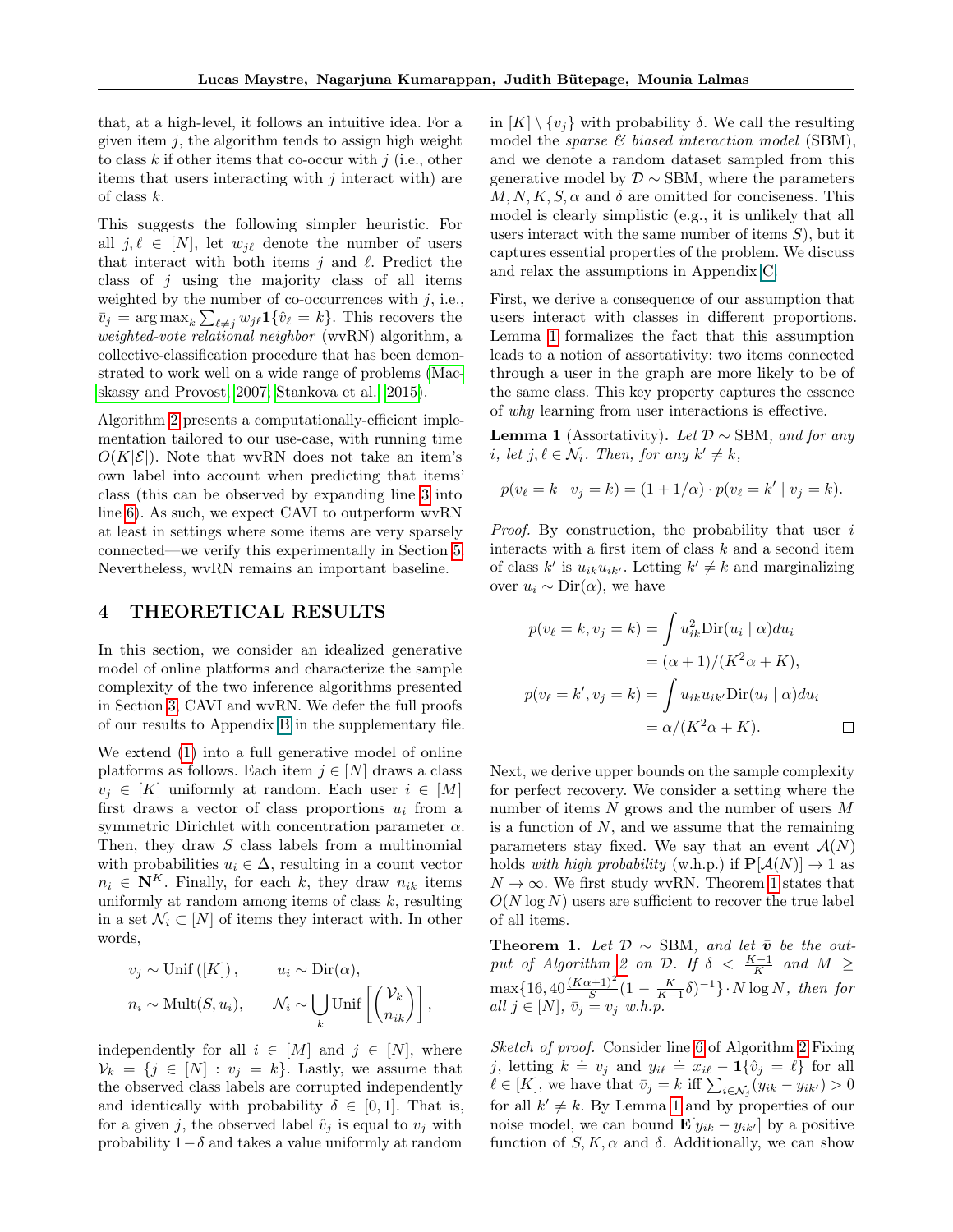that if  $M = O(N \log N)$  then  $|\mathcal{N}_i| = O(\log N)$  w.h.p. The random variables  $\{y_i\}$  are not independent, but we can control their dependencies, and we use a Chernoff bound for sums of dependent variables due to [Janson](#page-8-18) [\(2004\)](#page-8-18) to show that  $\sum_{i \in \mathcal{N}_j} (y_{ik} - y_{ik'}) > 0$  w.h.p. The claim then follows by a union bound on  $j$ . □

The analysis of CAVI is more difficult due to the nonlinearities on line [6.](#page-3-2) Nevertheless, we are able to derive a similar upper-bound on the number of users needed for perfect recovery. We formalize this in the next theorem.

<span id="page-5-1"></span>**Theorem 2.** Let  $\mathcal{D} \sim$  SBM, and let  $\overline{\beta}$  be the output of Algorithm [1](#page-3-2) on D after one iteration. There exist  $C_1, C_2, C_3, C_4$  independent of N such that if  $M \geq C_1 N \log N$ ,  $\alpha < C_2$ ,  $\delta < C_3$ ,  $S > C_4$ , then for all  $j \in [N]$ ,  $\arg \max_k {\{\bar{\beta}_{jk}\}} = v_j$  w.h.p.

Theorems [1](#page-4-2) and [2](#page-5-1) show that  $O(N \log N)$  users are sufficient to recover the true classes of all items. But how many users are necessary? Our next theorem shows that this upper bound is order-optimal: If there are less than  $\Omega(N \log N)$  users, then w.h.p. a growing number of items are disconnected in the interaction graph. There is no way to correct the noisy labels of disconnected nodes, and therefore the  $\delta$ -fraction of these nodes that are corrupted by noise remain corrupted in the output. As such, this lower bound applies to *any* algorithm estimating  $v$  based on  $\hat{v}$ , and not only to CAVI and wvRN.

**Theorem 3.** Let  $\mathcal{D} \sim \text{SBM}$ . If  $M \leq \frac{1}{5KS}N \log N$ , then w.h.p. there exists a set of items  $\mathcal{B} \subseteq [N]$  such that  $|\mathcal{B}| \geq \log \log N$  and  $\mathcal{N}_j = \varnothing$  for all  $j \in \mathcal{B}$ .

Sketch of proof. We begin by viewing the bipartite interaction graph as a hypergraph over the  $N$  items, where the  $M$  edges are sets of size  $S$  corresponding to users' interactions. We then adapt a result due to [Poole](#page-9-21) [\(2015\)](#page-9-21) that extends the connectivity theory of Erdős-Rényi random graphs to hypergraphs. [Poole'](#page-9-21)s result states that, if  $M < (1 - \varepsilon)S^{-1}N \log N$  edges are sampled uniformly at random, then w.h.p. at least [ $\log \log N$ ] nodes have degree 0, for any  $\varepsilon > 0$ . In our setting, however, edges of the hypergraph are not sampled uniformly at random, and our bound reflects the necessary adaptations.  $\Box$ 

To summarize, under our generative model, both Algorithm [1](#page-3-2) and Algorithm [2](#page-3-2) are able to correct all the erroneous class labels, essentially as soon as the interaction graph is connected.

In light of these results, a reasonable question to ask is: How often is  $M \gg N$  in practice? For most online platforms this typically holds in the following practical sense. Even when, strictly speaking, the number of items  $N$  exceeds the number of users  $M$ , there is almost always a much smaller number of items  $N' \ll M$ that cover most of the user-item interactions. Thus, the regime  $M = O(N \log N)$  is realistic if we restrict ourselves to "reasonably popular" items. Independently of these considerations, we will demonstrate in the next section that, empirically, our method works well even when  $M < N$ .

#### <span id="page-5-0"></span>5 EXPERIMENTAL EVALUATION

Next, we study our approach empirically using synthetic and real-world datasets. By using synthetic datasets, we illustrate the theoretical results of Section [4](#page-4-0) and study our model's robustness in a controlled setting. By using real-world datasets, we evaluate its performance on realistic interaction networks and on a broad set of practical classification problems.

#### 5.1 Synthetic Datasets

Taken together, the results of Section [4](#page-4-0) suggest a phase transition in the performance of our algorithms under SBM. Perfect recovery is highly probable or highly improbable if the number of users is above  $CN \log N$  or below  $C'N \log N$ , respectively, for some constants  $C, C'.$ To illustrate this, we set  $N = 1000, S = 5, K = 5, \alpha =$ 0.5, and draw 200 realizations of  $\mathcal{G}, \mathbf{u}, \mathbf{v}$  and  $\hat{\mathbf{v}}$  from SBM for different values of  $M$  and  $\delta$ . For each sample, we run CAVI and wvRN on the noisy labels  $\hat{v}$  and record whether the output  $\bar{v}$  matches the ground-truth labels  $v$  perfectly. Figure [2](#page-6-0) (left) shows the fraction of realizations for which we recover the true classes perfectly as a function of  $M$ , for three different values of  $\delta$ . We observe a sharp transition from "never recover" to "always recover", as suggested by the theory. We also note that, as expected, the critical threshold for M increases with  $\delta$ .

In Section [4,](#page-4-0) we assume that, within a class, users choose items to interact with uniformly at random. In practice, some items are likely more popular than others. To investigate the effect of a popularity bias on the empirical performance of our algorithms, we modify SBM as follows. For each item  $j \in [N]$ , we draw a popularity score from a Pareto Type II distribution with shape parameter 2 [\(Onnela et al., 2007\)](#page-9-22). Conditioned on a particular class, each user then chooses items to interact with probability proportional to the items' popularity score (as opposed to uniformly at random). As a result, the degree distribution of the item nodes is highly skewed: A handful of items are connected to a large number of users, while most items are only connected to zero, one or a few users. We draw 50 random realizations of this model, using  $N = 1000, S = 5, K = 5, \alpha = 0.5$  and  $\delta = 0.1$ , for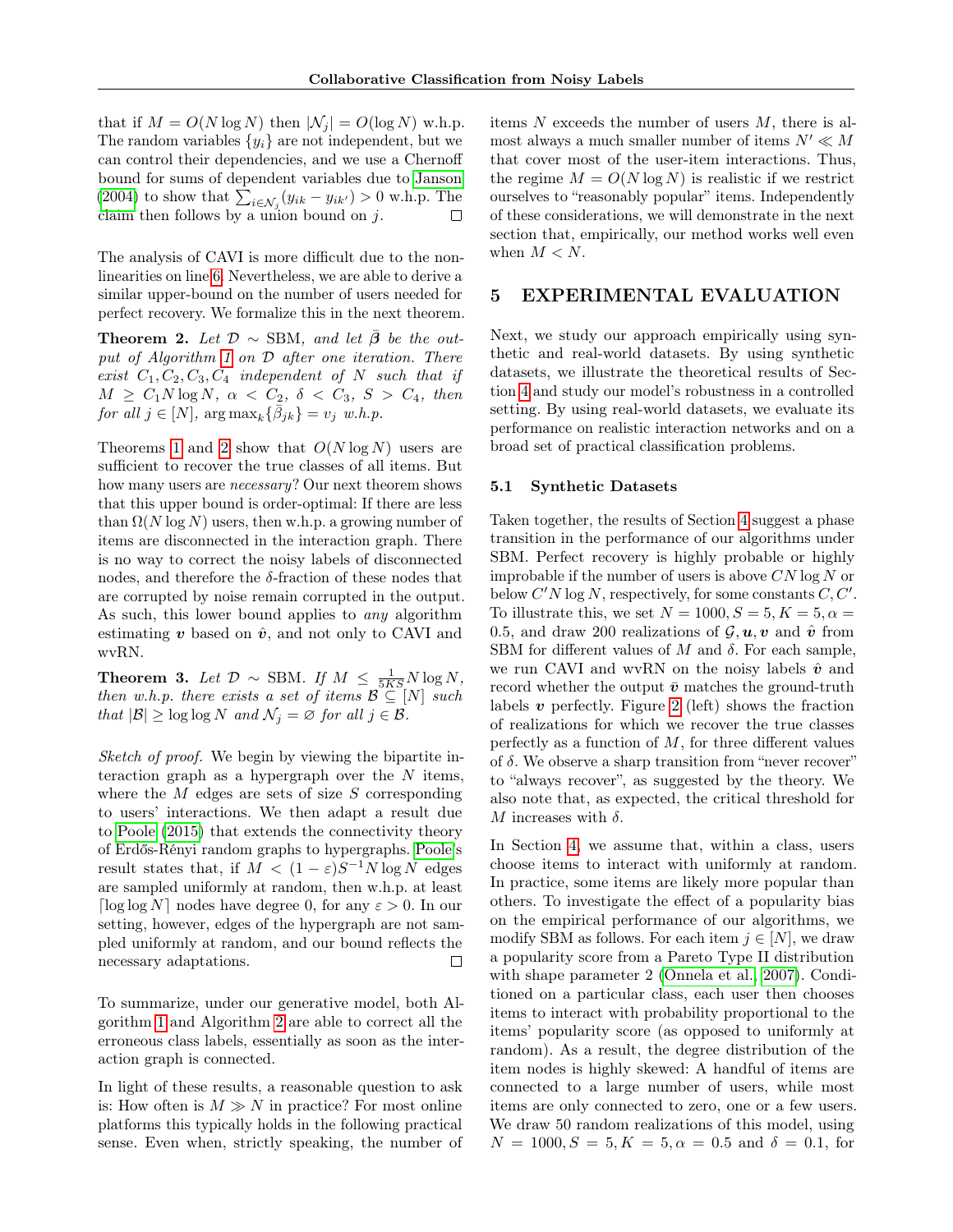<span id="page-6-0"></span>

Figure 2: Experiments on synthetic data, fixing  $N = 1000$ ,  $S = 5$ ,  $K = 5$ ,  $\alpha = 0.5$ . Solid lines are used for CAVI, dotted lines for wvRN. Left: empirical probability of perfect recovery as a function of M under SBM, for different δ. Right: error rate as function of minimum node degree under the Popularity model, for  $\delta = 0.1$  and different M.

three different values of  $M$ . For each realization, we run CAVI and wvRN and record, for each item, whether the prediction matches the actual class. We also record the degree of the node corresponding to each item.

In Figure [2](#page-6-0) (right) we plot the error rate (i.e., the fraction of mistakes) as a function of the items' minimum degree, averaged over the realizations In this popularity model, it is unlikely that we can recover the class of all items perfectly, as it is likely that some items are not connected to any users. However, if we disregard low-degree items, both algorithms are still successfully able to correct a large fraction of the mistakes—with a clear advantage to CAVI over wvRN.

#### <span id="page-6-2"></span>5.2 Real-World Datasets

We begin by considering  $data<sup>3</sup>$  $data<sup>3</sup>$  $data<sup>3</sup>$  from three platforms: a) Stack Overflow, an online Q&A platform for programmers, b) Yelp, a crowd-sourced business review service, and c) Amazon, an e-commerce platform. In each case, users interact with items, be it questions, businesses or products. We seek to classify, respectively, questions by programming language, businesses by location, and products by category. Table [1](#page-7-0) provides summary statistics for the datasets, and we provide additional details in Appendix D. Note that all three datasets are sparse and present heavy popularity biases. In the Amazon dataset, for example, over 40% of the items are connected to a single user, and over half of the users are connected to a single item. Thus, in addition to average performance, we also report the performance of items in the  $50<sup>th</sup>$  and  $90<sup>th</sup>$  percentiles of the node-degree distribution, denoted  $P_{50}$  and  $P_{90}$ , respectively. Finally, all three datasets provide class

labels. We treat these labels as ground truth and artificially generate noisy versions, by corrupting every item's label independently with probability  $\delta$ .

In addition to CAVI and wvRN, we also evaluate a baseline method inspired from [Brodley and Friedl](#page-8-13) [\(1999\)](#page-8-13) and denoted by MF+LR. Given a dataset, we proceed as follows. We learn a feature representation  $x_i \in \mathbb{R}^D$ for each item  $j$  by using BPR, a matrix factorization model that predicts user-item interactions [\(Rendle](#page-9-23) [et al., 2009\)](#page-9-23). Given these learned features and the noisy labels  $\hat{v}$ , we can train a classifier that predicts an item's class from its features. We partition the dataset into  $L = 10$  folds. For each fold  $\ell$ , we train a multinomial logistic regression classifier on the remaining  $L-1$  folds, and use that classifier to predict on  $\ell$ . We compare the predicted label to the label provided in the dataset: if they disagree and the classifier's confidence is above a threshold, we change the label to the one predicted by the classifier. We choose empirically optimal values the confidence threshold (and other hyperparameters) for each dataset.

In Table [2,](#page-7-1) we report the error rate, that is, the fraction of labels that differ from the ground-truth, for  $\delta = 0.1$ . Unsurprisingly, wvRN does not perform well on these difficult datasets, where most items are connected to only a few users. On the other hand, both CAVI and MF+LR systematically reduce the error rate below its baseline value of 0.1, with CAVI significantly outperforming MF+LR. These results highlight that CAVI remains effective even on network structures that deviate substantially from those studied in Section [4.](#page-4-0) On the Stack Overflow dataset, for example, CAVI reduces the error rate by  $2.2 \times (3.3 \times \text{when considering items in})$ the 90th percentile, i.e., connected to 6 users or more). In Figure [3a,](#page-8-19) we show how CAVI performs with increasing levels of noise. We observe that the method remains effective in the high-noise regime as well. As

<span id="page-6-1"></span><sup>3</sup>The datasets are publicly available at <https://archive.org/details/stackexchange>, <http://jmcauley.ucsd.edu/data/amazon/>, and

<https://www.yelp.com/dataset>, respectively.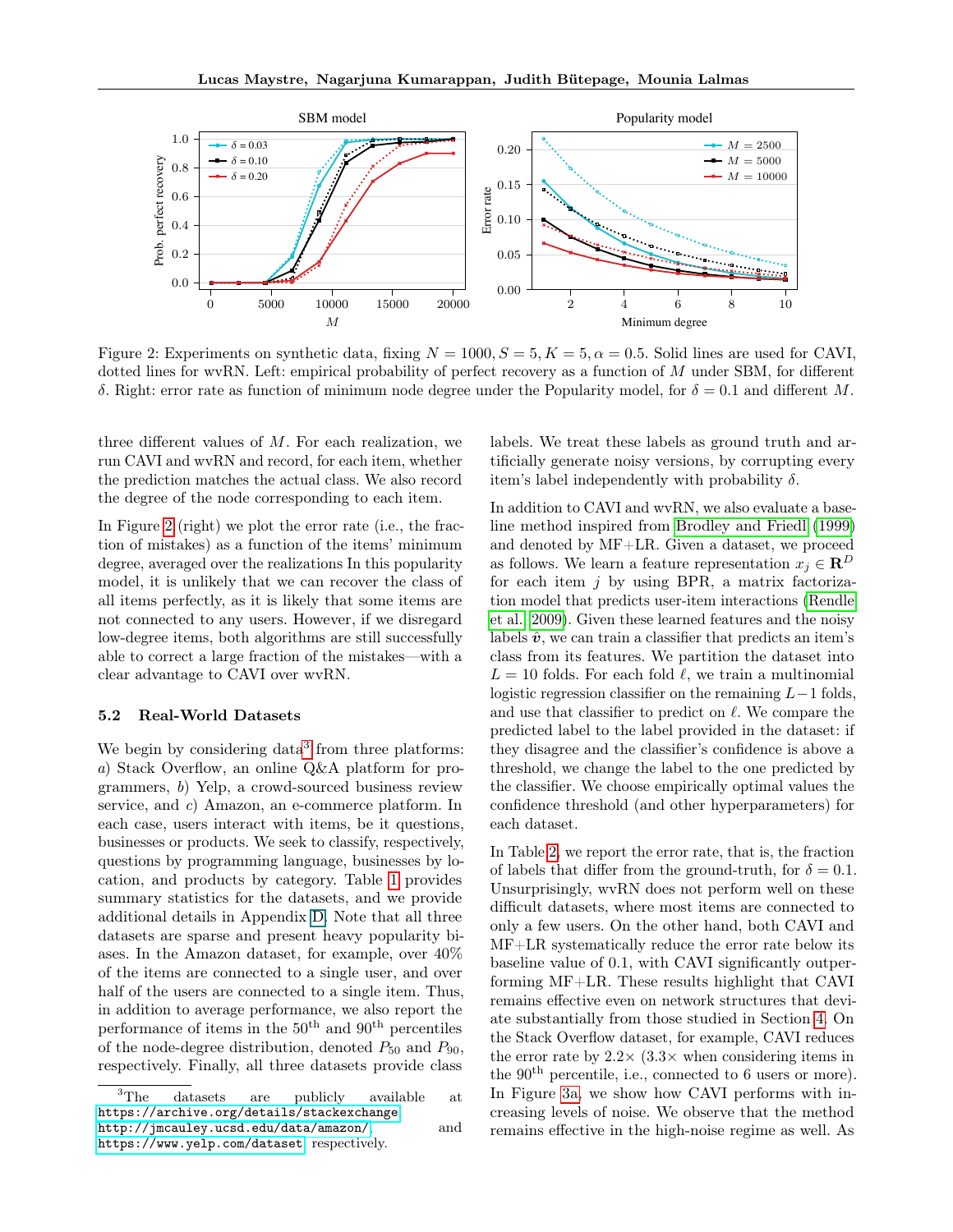| Dataset         | Class type           |    | М          | N       | ΙE          | $P_{50}$ | $P_{90}$ |
|-----------------|----------------------|----|------------|---------|-------------|----------|----------|
| Stack Overflow  | Programming language | 10 | 644 443    | 704 982 | 2554436     |          |          |
| Yelp            | Location             | 10 | 1962440    | 207974  | 7990277     | 10       | 81       |
| Amazon          | Product category     |    | 14 216 570 | 4849549 | 43065188    |          | 15       |
| <b>Podcasts</b> | Language             |    | 43 731 473 | 114889  | 121 086 529 | 81       | 1099     |

<span id="page-7-0"></span>Table 1: Summary statistics of the datasets considered in Section [5.2.](#page-6-2)  $P_{50}$  and  $P_{90}$  correspond to the 50<sup>th</sup> and 90th percentiles of the items' degree distribution, respectively.

<span id="page-7-1"></span>Table 2: Empirical error rate on three datasets, setting the noise level to  $\delta = 0.1$ . The best performance is highlighted in bold.

| Dataset        | Method  | All   | $P_{50}$ | $P_{90}$ |
|----------------|---------|-------|----------|----------|
| Stack Overflow | $MF+LR$ | 0.067 | 0.058    | 0.048    |
|                | wvRN    | 0.185 | 0.157    | 0.149    |
|                | CAVI    | 0.046 | 0.037    | 0.030    |
| Yelp           | $MF+LR$ | 0.006 | 0.002    | 0.001    |
|                | wvRN    | 0.026 | 0.012    | 0.005    |
|                | CAVI    | 0.005 | 0.001    | 0.001    |
| Amazon         | $MF+LR$ | 0.087 | 0.078    | 0.061    |
|                | wvRN    | 0.282 | 0.228    | 0.162    |
|                | CAVI    | 0.074 | 0.062    | 0.039    |

long as the labels carry even a little bit of information, the network structure can correct a significant fraction of the errors. On the Yelp dataset, for example, CAVI's error rate is 3.15% even when 80% of the labels are corrupted.

To conclude our analysis of these datasets, we now revisit the labels we have used so far as ground truth. The quality of these labels is unknown, and it is possible that they also include errors. We thus ask the question: Can we use CAVI to find and correct mistakes in these so-called "ground-truth" labels? To this end, we run the algorithm without adding any artificial noise to the labels, and we manually examine the items that are most confidently estimated as mislabeled. Qualitatively, we find that a significant fraction of these appear to be indeed mislabeled. On the Yelp dataset, for example, we look at the top 20 most confident predictions that do not match the provided label. By manually searching for information about each business online, we find that the provided labels of all of these businesses are incorrect, and that CAVI's prediction is correct. At the time of writing, these businesses' listings on Yelp.com appear to be fixed.

Podcast Language Identification. Finally, we study a realistic use-case where high-quality groundtruth labels are available. We consider a dataset from Spotify, an audio streaming service providing access to music and podcasts. We seek to classify the language of each podcast. The dataset contains podcasts in 43 different languages, ranging from ar (Arabic) to zh (Chinese). Further statistics on the dataset are given in Table [1.](#page-7-0) Podcast producers provide metadata that include language, but that information is not always reliable. Thus, in addition to the metadata, we obtain high-quality ground-truth language labels for 10 000 podcasts through manual annotation by domain experts. These labels enable us to assess  $a$ ) the quality of the metadata provided by producers, and b) the accuracy of any predictive model in a consistent and unbiased way. We initialize CAVI and wvRN using the metadata language, and we compare their output to the ground-truth class labels. In Figure [3b,](#page-8-19) we report the error rate of each method. For confidentiality reasons, we normalize each error rate by that of the metadata. In this application, CAVI achieves a 4.8× reduction in error rate over the metadata provided by podcast producers.

### 6 CONCLUSION

In this work, we present a probabilistic model for correcting mislabeled items on online platforms by taking advantage of user-item interactions. The model builds on the assumption that users interact with classes in different proportions, and it lends itself to a computationally-efficient approximate Bayesian inference algorithm. We first analyze our model theoretically and characterize its sample complexity under a natural generative model. We have then evaluated its performance empirically and found that it outperforms alternative approaches on multiple real-world applications with difficult network structures.

We have focused on a simple classification setting, but we envision multiple extensions in future work. One such extension would be to tailor our approach to classconditional noise models, a setting where label noise is not uniformly random [\(Natarajan et al., 2013\)](#page-9-11). For example, in the podcasts dataset, we informally observe that languages seem more likely to be mislabeled to another language of the same language group (e.g., Sundanese to Malay). Another extension consists of further exploiting the probabilistic nature of our approach. Indeed, our model can take advantage of flexible user and item-dependent priors through the parameters  $\alpha$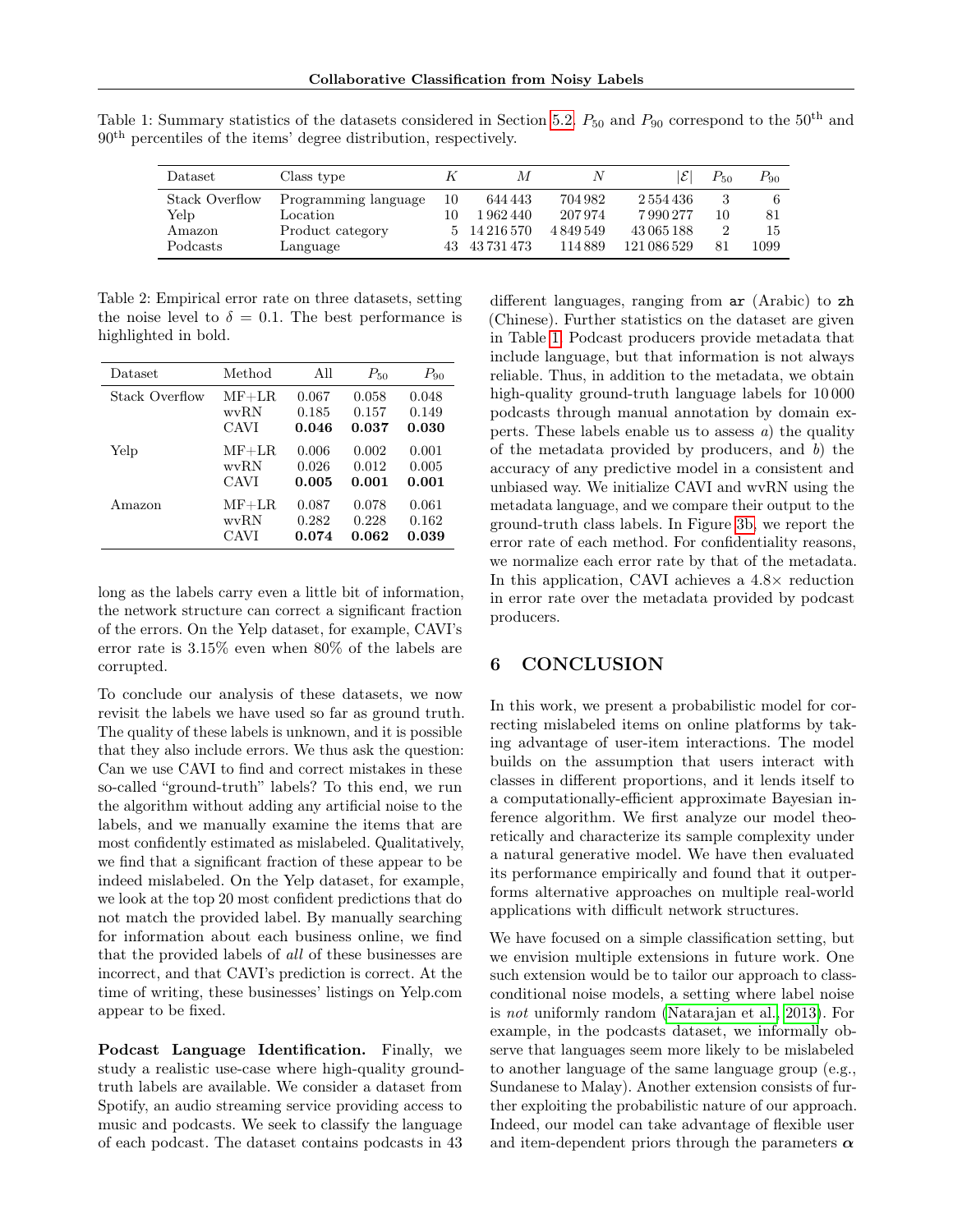<span id="page-8-19"></span>

(a) Error rate of CAVI as a function of the noise level. The dashed lines represent the baseline error rate. The vertical dotted lines indicate the corruption rate at which the mutual information between observed and actual labels is zero.



(b) Normalized error rate on a podcast language prediction task.

Figure 3: Empirical performance on real-world datasets.

and  $\beta$ . Similarly, CAVI's output is a probability distribution, and preliminary results show that this can lead to useful confidence scores. For example, uncertain predictions could be flagged for expert review.

#### Acknowledgements

We thank the anonymous reviewers for their helpful feedback. We also thank Dmitrii Moor, Federico Tomasi, Zhenwen Dai and Rishabh Mehrotra for constructive discussions while developing the method.

#### References

- <span id="page-8-0"></span>C. Anderson. The Long Tail: Why the Future of Business Is Selling Less of More. Hyperion, 2006.
- <span id="page-8-12"></span>D. Angluin and P. Laird. Learning from noisy examples. Machine Learning, 2:343–370, 1988.
- <span id="page-8-2"></span>S. Bhagat, G. Cormode, and S. Muthukrishnan. Node classification in social networks. In C. C. Aggarwal, editor, Social Network Data Analytics, pages 115–148. Springer, 2011.
- <span id="page-8-16"></span>C. M. Bishop. Pattern Recognition and Machine Learning. Springer, 2006.
- <span id="page-8-17"></span>D. M. Blei, A. Kucukelbir, and J. D. McAuliffe. Variational inference: A review for statisticians. Journal of the American Statistical Association, 112(518): 859–877, 2017.
- <span id="page-8-13"></span>C. E. Brodley and M. A. Friedl. Identifying mislabeled training data. Journal of Artificial Intelligence Research, 11:131–167, 1999.
- <span id="page-8-3"></span>S. Chakrabarti, B. Dom, and P. Indyk. Enhanced hypertext categorization using hyperlinks. In Proceedings of SIGMOD 1998, Seattle, WA, USA, June 1998.
- <span id="page-8-11"></span>O. Chapelle, B. Schölkopf, and A. Zien, editors. Semi-Supervised Learning. MIT Press, 2010.
- <span id="page-8-8"></span>T. M. Cover and J. A. Thomas. Elements of Information Theory. Wiley, second edition, 2006.
- <span id="page-8-14"></span>A. P. Dawid and A. M. Skene. Maximum likelihood estimation of observer error-rates using the EM algorithm. Journal of the Royal Statistical Society: Series C (Applied Statistics), 28(1):20–28, 1979.
- <span id="page-8-6"></span>P. Domingos and D. Lowd. Markov Logic: An Interface Layer for Artificial Intelligence. Morgan & Claypool Publishers, 2009.
- <span id="page-8-1"></span>European Commission. Online platforms, May 2016. Commission Staff Working Document SWD(2016) 172 final.
- <span id="page-8-4"></span>N. Friedman, L. Getoor, D. Koller, and A. Pfeffer. Learning probabilistic relational models. In Proceedings of IJCAI 1999, Stockholm, Sweden, Aug. 1999.
- <span id="page-8-10"></span>B. Frénay and M. Verleysen. Classification in the presence of label noise: A survey. IEEE Transactions on Neural Networks and Learning Systems, 25(5): 845–869, 2014.
- <span id="page-8-9"></span>R. Gallager. Low-density parity-check codes. IRE Transactions on Information Theory, 8(1):21–28, 1962.
- <span id="page-8-5"></span>L. Getoor and B. Taskar, editors. Introduction to Statistical Relational Learning. MIT Press, 2007.
- <span id="page-8-7"></span>D. Heckerman, D. M. Chickering, C. Meek, R. Rounthwaite, and C. Kadie. Dependency networks for inference, collaborative filtering, and data visualization. Journal of Machine Learning Research, 1(Oct): 49–75, 2000.
- <span id="page-8-18"></span>S. Janson. Large deviations for sums of partly dependent random variables. Random Structures & Algorithms, 24(3):234–248, 2004.
- <span id="page-8-15"></span>D. R. Karger, S. Oh, and D. Shah. Budget-optimal task allocation for reliable crowdsourcing systems. Operations Research, 62(1):1–24, 2014.